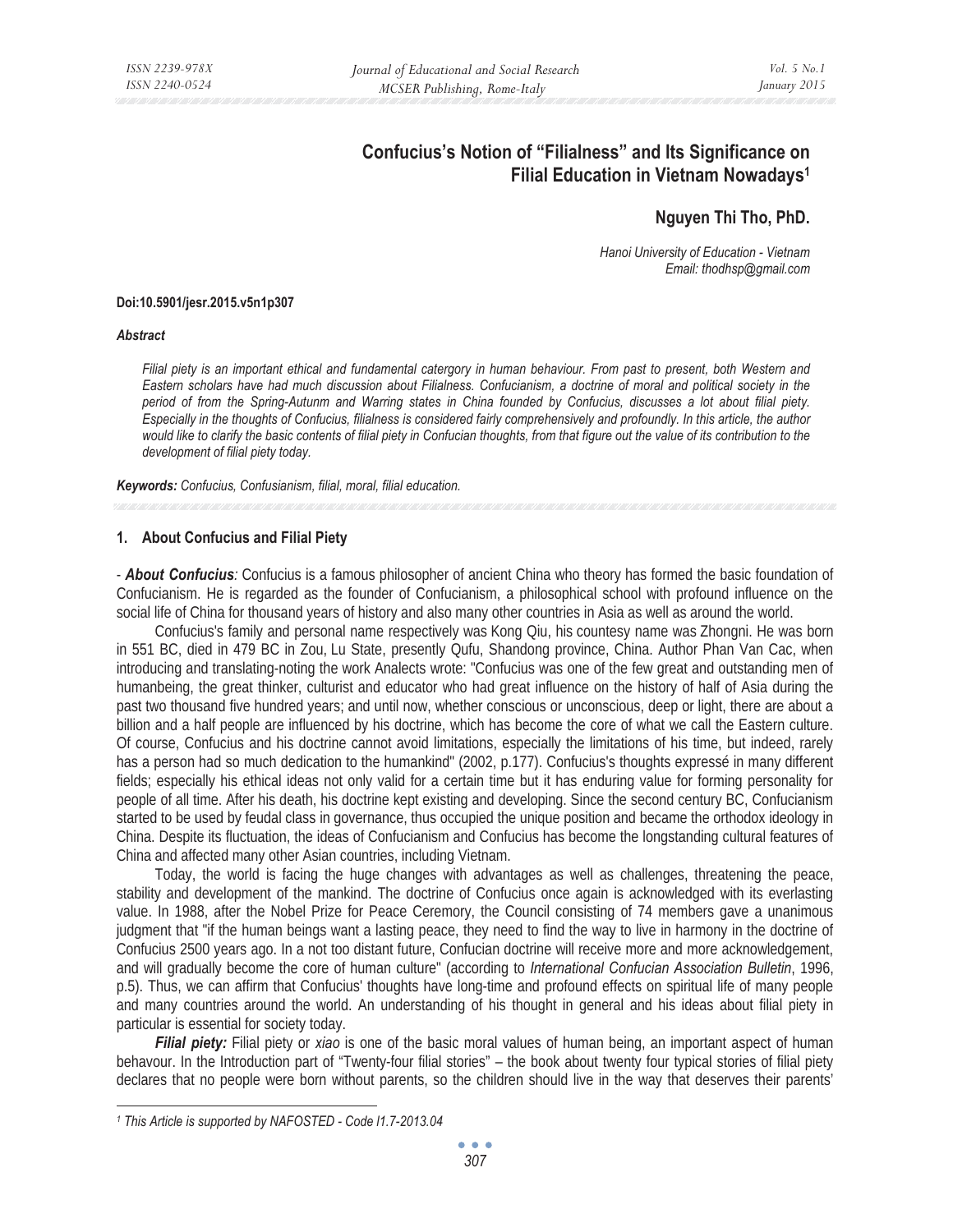| ISSN 2239-978X | Journal of Educational and Social Research | <i>Vol.</i> 5 $No.1$ |
|----------------|--------------------------------------------|----------------------|
| ISSN 2240-0524 | MCSER Publishing, Rome-Italy               | January 2015         |

nurturing and caring. Showing gratitude and attempting to repay one's parents for the tremendous amount of love and caring that they devoted are the evidences of filial piety.

Filial piety is a good moral value in Eastern traditions, is the need and a spirit product of the society. In larger scale, Filial to parents is not only the concept of East Asian countries but also the mental phenomena of the West, the Middle East and the world. Thus, it can be observed that Filial piety is a universal ethical catergory, associated with the existence and development of human society. Practicing filial piety means to repay their parents' huge nurture and caring favor; it is an expression of Gratitude – a lasting principle in the history of each nation. It can be concluded that Filial piety is the most important in Humaneness; it is necessary and also possible for everyone. Filial piety derives from that most fundamental human bond: parent and child. Parents and elders have the responsibility to provide for children and raise them to have the appropriate cultivation. In return for the care and material goods, children and younger family members are expected to be obedient and respect their elders. The rules for family relationships are also connected to beliefs about how a government or a state should be run. In Confucianism, the family is taken as a model for the state, with the leader as the father of the family and the subjects as the children. As such, citizens of a country are seen as owing piety to their leader, then Filial piety is extended to the scope of society, with close association with Loyality.

In Confucian doctrine, humaneness (or *ren)* - the care and concern for other human beings- is considered the most important. Nevertheless, humnaneness takes its origin from oneself, his family and his close people then extends to other human beings and things. Thus, Filial piety is an important element in the Confucian thinkings of family. It is attributed to a conversation between Confucius and one disciple named Zengzi, later was compiled into a book named Classic of Filial Piety, in the Han Dynasty was listed the Seventh Classics, along with Six Classics or Six Canonical Books of Confucianism.

Acquiring ideas of Confucius and Confucian representatives, Vietnamese children since a little child has been taught that "Caring for parents wholeheartedly is taught in filial piety and morality."

## **2. The Main Contents of Filial Piety in Confucian Thoughts**

#### *2.1 Filiel Piety is the root of other moral values.*

In Confucius's doctrine, filial piety has a very important position among moral values of human. Filial Pietu is not only the prime virtue but also an origin of philanthropy. "Steady filialness/ Goodness is followed/ True philanthropy/ Grows much blessings" (in *Spring Family Educatition*).Then, Filial piety is the root, the profound origin of other moral values. The love for parents, brothers and sisters within family expands to the love for outsiders. If a person is not filial to his parents and does not get on well with his brothers and sisters, then hardly can he become a good person.

Confucius said: "Filial piety and harmony are the root of humaneness; the junior must be filial to family members and in harmony with other people" (*Analects*). In Confucian conception, love and respect are the roots of humaneness, while love and respect originates in filial piety. In the doctrine of Confucius, Filial piety is not just filial to parents, but it is also the foundation of the ways of being a mandarin. Talking about the King's ways of governance, Confucius stated that "Humaneness is started with the love for the close people like parents, then expands to others. If you want to educate someone, you must model yourself. During the education process, applying humaneness and harmony will make people love you and treat you like their close relatives. If you teach the people to respect their elders, they will follow you. By being filial to parents and following the orders, your morality will be widen across the country, everyone follows" (in *Book of Rites,* 1999, p. 198).

Talking about Filial piety, Confucius thinks that the Doctrine of Mean must be conserved. He believes that respecting to parents is not the final expression of Filial piety; but Filial piety must be developed to Humaneness, or philanthropy, because when someone is filial, it means that he is philanthropic. Filial piety and philanthropy are often accompanied; therefore the people who have essential social positions must be the filial people. "If the high-position gentleman is filial to his parents, the people will be leaded to 'philanthropy'; but if the high-position man abandons his old friends, then the people will be ungrateful and cold-hearted" (in Tran Le Sang, 2002, pp. 358-359). The gentleman here is the one with social power and position and being a good model for people. If he is unfilial and cold-hearted, then the people cannot be philanthropic, grateful and affectionate. So, to evaluate the moral values of a person within his various social relations and positions, his filial piety to parents must be considered initially. Only when he is filial to parents, always respects his relatives can he become a warm-hearted person with other people no matter what social position he has.

Filial piety is not only the responsibility of the child to his parents, but also the principle of the mandarin: he always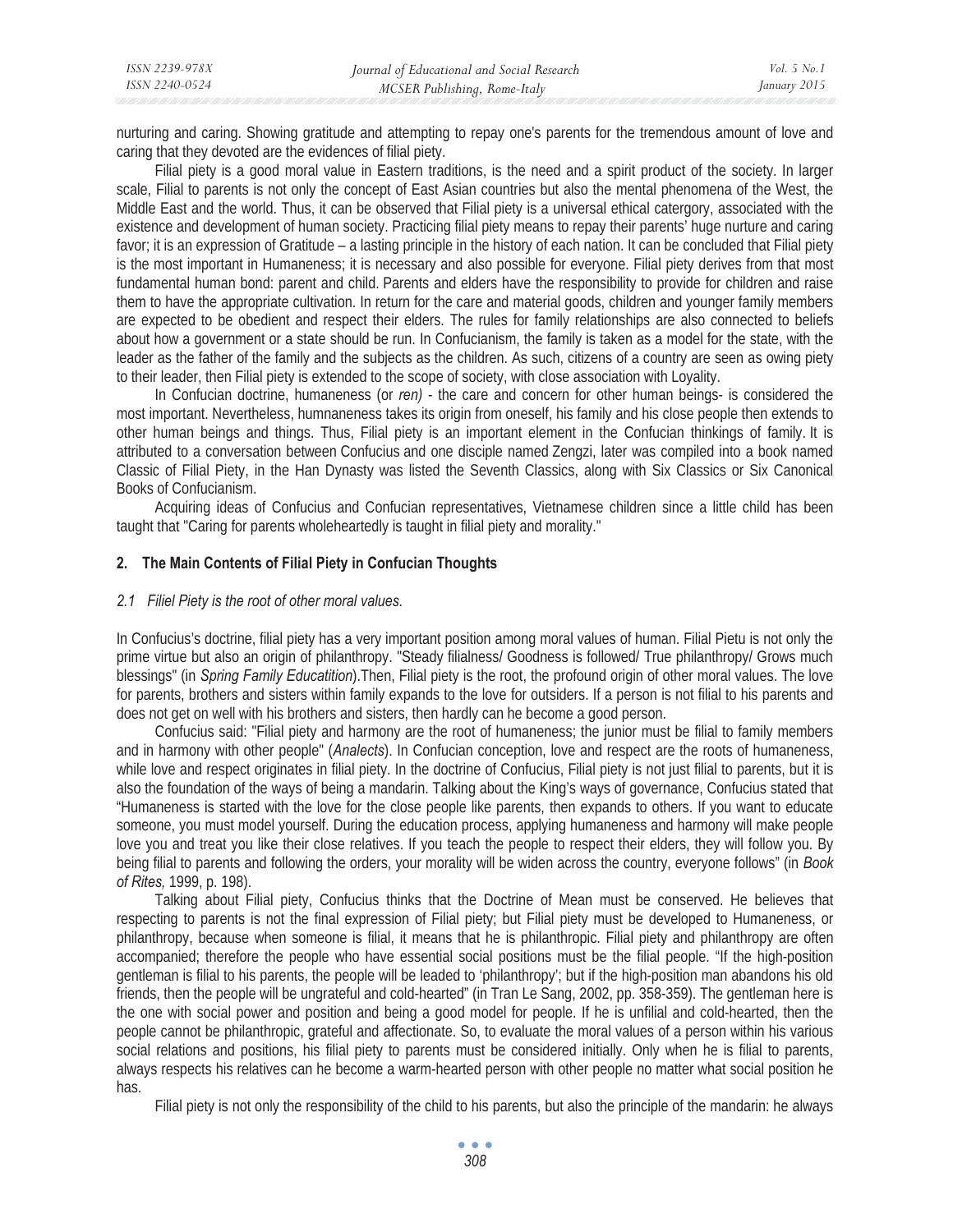has to take care of the state affairs in order to be loved and respected by the people. When a disciple asked in what ways that the people could love and respect the mandarin, Confucius said that: "Having a truthful behavior makes the people respect. Being filial to parents, loving children and other people make them loyal. Promoting the good people and educating the bad ones makes them lead to good things" (in Tran Le Sang, 2002, p.248).

## *2.2 When parents are alive, being filial means caring and respecting parents, advising when parents make faults, taking care of the health and learning hard.*

Vietnamese people believes in the saying "The young depends on parents, the old depends on children". Since the child was born, he has been nurturing, raising and educating with the great love of parents. When he is grown up, his parents become older and weaker, they must depend on his respect and caring. There are many children who try to repay the parents' favor by meaningful words and actions; they are always praised and acknowledged. Whereras, the unilial children neglecting and hurting their own parents are always strongly criticized. With that point, Confucius emphasizes the caring for parents when they are alive, considered it as the obvious expression of Filial piety. However, this action must start from the heart, the respect of a child to his parents; caring without respecting is not different from raising an animal. When Tuzi asked about Filial piety, Confucius said. "Nowadays, anyone who supports his parents is considered filial. But an animal like a dog or a horse also can be supported. Then caring parents without respecting is not different from raising an animal." (in Tran Le Sang, 2002, p.246).

In the process of implementing Filial piety, Confucious does not highly evaluate the material values, but he emphasizes the spirit, attitude and the harmonious atmosphere. Nothing satisfies parents more than the harmony of brothers in the family. It is also an impression of Filial piety. Filial piety cannot be implemented unwillingly; it must be motivated from the one's true heart. Especially, when implementing Filial piety peaceful countenance must be maintained. When Zi Xia asked about filial piety, Confucius said that the most challenging thing is to keep harmony within the family. Helping parents in hardship or inviting them for meal is not enough to be filial. Respecting parents when they are alive, wholeheartedly caring them, and try to take care of them when they are sick, those are expressions of Filial piety.

Filial piety is only caring for parents and keeping harmonious among brothers, but also paying attention to his own health and avoiding parents' worry that may lead to diseases. Answering Manh Vo Ba, Confucius declared: "Parents are always worried that children may have diseases. So the child has to keep himself healthy, avoid parents' anxiety; those are expression of Filial piety. In Tran Le Sang, 2002, p.245). Confucius remindes: if the child is filial, he should not go far away when his parents still alive. If going, he must tell parents the destination so that they do not worry. Moreover, being the child he must know the age of parents, then when they become older, he is not only happy because of the parents' longevity, but afraid of their sickness as well. However, nowadays, the development of society sometimes makes the youth forget their responsibility for parents.

Being filial, the child should respect and obey their parenst. However, it does not meant that he must do whatever his parents order. When parents do something wrong, he must find the way to calmly and gently dissuade them. Even when parents still makes mistakes he must keep respecting and obeying regardless any difficulty.

## *2.3 When parents died, Filial piety is expressed by organizing funeral and dead anniversary, mourning and worshipping*

Filial piety is not only to take care of parents and supporting them when they are alive, but also to organize the funeral and mourning when they died. These occasions must be arranged in the way to express all the sorrow, grief and gratitude in return for their parents' favor but not ostentatiously. When a disciple used to complaine that three years of mourning is too long: "Only a year of mourning is such a long time. The gentleman has not implemented rites for three years, the rites will be destroyed, has not played music, the music will be forgotten. All the old rice is eaten; the new rice has just been harvested. Thus a year of mourning is sufficient. Confucius replied that: "when parents died for less than three years, do you feel relieved when eating raw rice instead of fragrant rice, wearing silk instead of hemp clothing? If you feel relieved, then do it your self. The gentleman when mourning, eat without feeling delicious, listen to music without being happy, living without being comforted. If you feel comforted, just go on". When the disciple left, Confucius said that he is a heartless person. The parents have to embrace the child until he is three years old; therefore three year of mourning is a universal and worthy action. (in Tran Le Sang, 2002, p. 531). Confucius also stated that "When parents are alive, the child must base on the rites to serve them; when they die, he also must base on the rites to bury; even the worship must be based on the rites" (in Tran Le Sang, 2002, p.245). Thus respect and rites are essential standards of the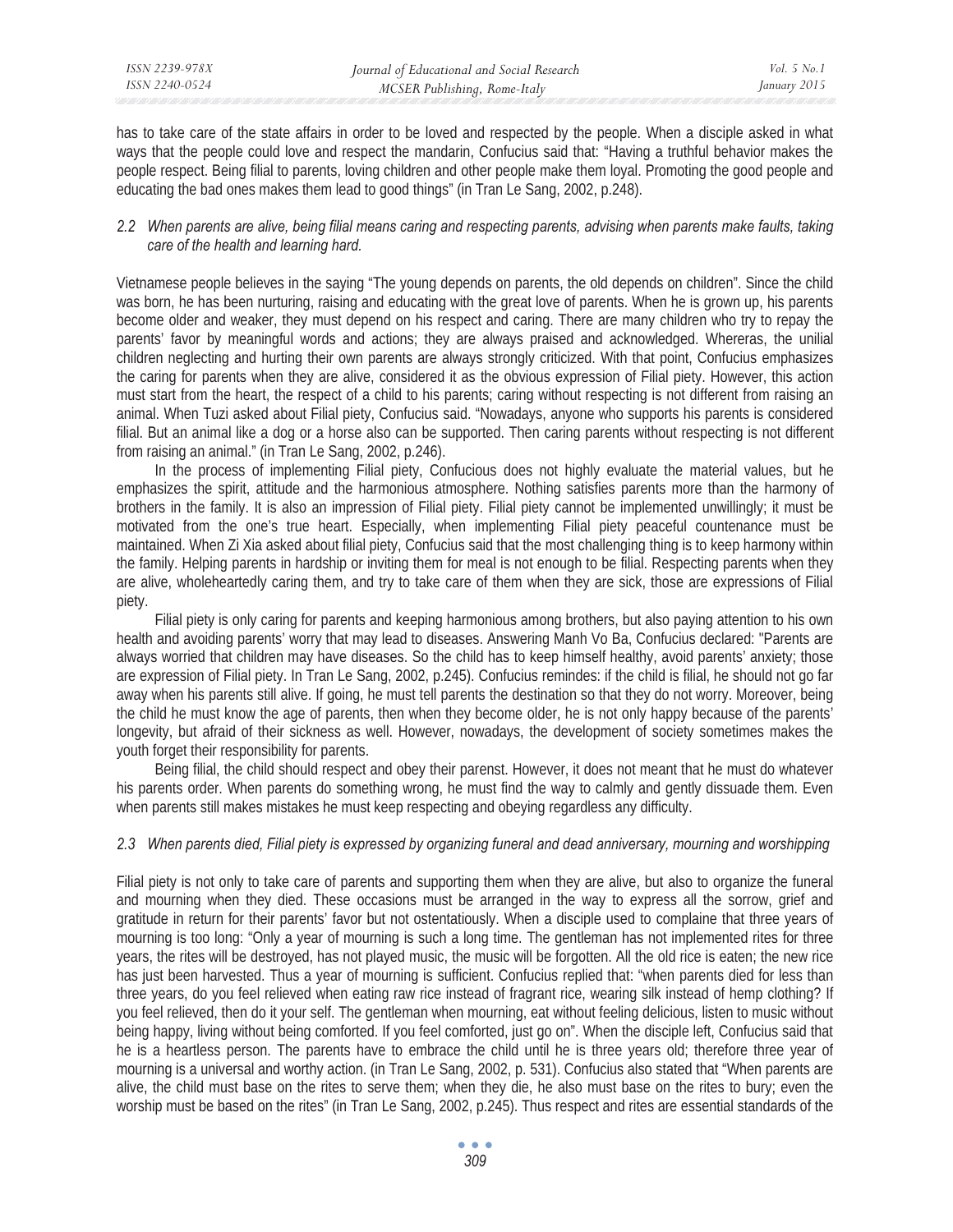child's attitude towards his parents, also the important criteria to evaluate his filial piety.

## *2.4 Being Filial is to continue parents's career and bring pride to the ancestors.*

Being filial also is to continue parents' life purposes, evaluate parents' achievement to know what is good, what is bad. Confucius teaches that "When father is still alive, consider his life purposes; when he dies, evaluate his behaviors. After three years, if the father's direction is still maintained, it is considered Filial piety" (according to *Classic of Filial piety,*  2006, p. 84). In other words, when the father is alive, the child should consider his life purposes to follow good things and dissuade the bad ones. Even if what father did should be changed, it must be carried out after three year of mourning to express the respect of the filial child.

Another expression of Filial piety is to train and self-improve, bring pride for the parents and ancestors. In *Four Books* (2002), Confucius said "one must self-improve in order not to insult the ancestors" (p.248). Inheriting father's career, continueing the family's career and bringing pride to the ancestors, those are considered great filial piety. As Vietnamese people often say, the family with the son surpassing his father is the family with bless."

## *2.5 Filial piety is closely associated with Loyality.*

In Confucian ideas, filial piety has close association with loyality: filial to parents, loyal to the king. Filial piety and loyality are united with each other. When answering why he did not do state affairs, Confucius said that "being filial to parents, getting on well with brothers, they are also state affairs" (In *Four Books,* 2002, p.248).

Confucian conception of filial piety is quite exhaustive and comprehensive, covering thoughts, speeches, countenances and actions, since parents are alive, until they pass away and even and the worship after the death. Implementation of filial piety should be frequently and continuously throughout the life of every human being. Thousands of years of history have passed, until today, from Confucian ideology of filial piety we still find meaningful values to implement filial piety today.

## **3. The Meaning of Confucian Ideas of Filial Piety to Filial Implementation in Vietnam Today**

In Vietnamese behavior culture and morality since ancient times until today, naturally filial piety is always emphasized and considered as the foundation of humaneness. Vietnamese children are always reminded:

*"The merit of the father is like Thai Son mountain, The righteousness of the mother is like water coming from the source. Worshiping mother and respect father with one's totally devoted heart Doing these things wholeheartedly so as to fulfill the child's filial piety".* 

The filial implementation in Vietnam influenced much by the Confucianism. Nonetheless, Vietnamese filial piety has its own unique features, not as harsh and rigid as in the concept of Confucianism. Even with people in the upper class who was adequately trained Confucianism, they learned about filial piety but adapted into values and ethical standards with Vietnamese identity.

Historically and currently, during thousands of generations, filial piety is considered very essential in moth family and society. Vietnamese people always appreciate filial piety; many stories of the filial people to his parents have been widely acknowledged in the society like Nguyen Dinh Chieu, Nguyen Trai, Chu Dong Tu ... However, in the modern life with the urgent rhythm, people tend to we focus too much on personal goals and sometimes lack of attention to their parents and grandparents. Many unfilial people are condemned by society. Thus the notion of filial piety in the nation's history, the filial mirrors of our ancestor, along with of Confucian ides on filial piety will contribute to remind and educate each person to fullfill filial piety in the present context.

Confucian concepts of filial piety, after leaving out unsuitable elements in the current social context, still contain valuable ideas to contribute to the implementation of filial piety in society today. Filial piety is always the root of other ethical values; it reminds children to be grateful, respect, support the elders wholeheartedly, care for their parents and grandparents eve when they pass away. The child also should train and improve himself, build their own career in order to bring pride and face to himself, his family and clan, so that their parents can see that their work and raising has paid off…

On August 16th, 2013 in Vietnam, Venerable Thich Thanh Huan - Phap Van Pagoda - deputy of Vietnam Buddhist